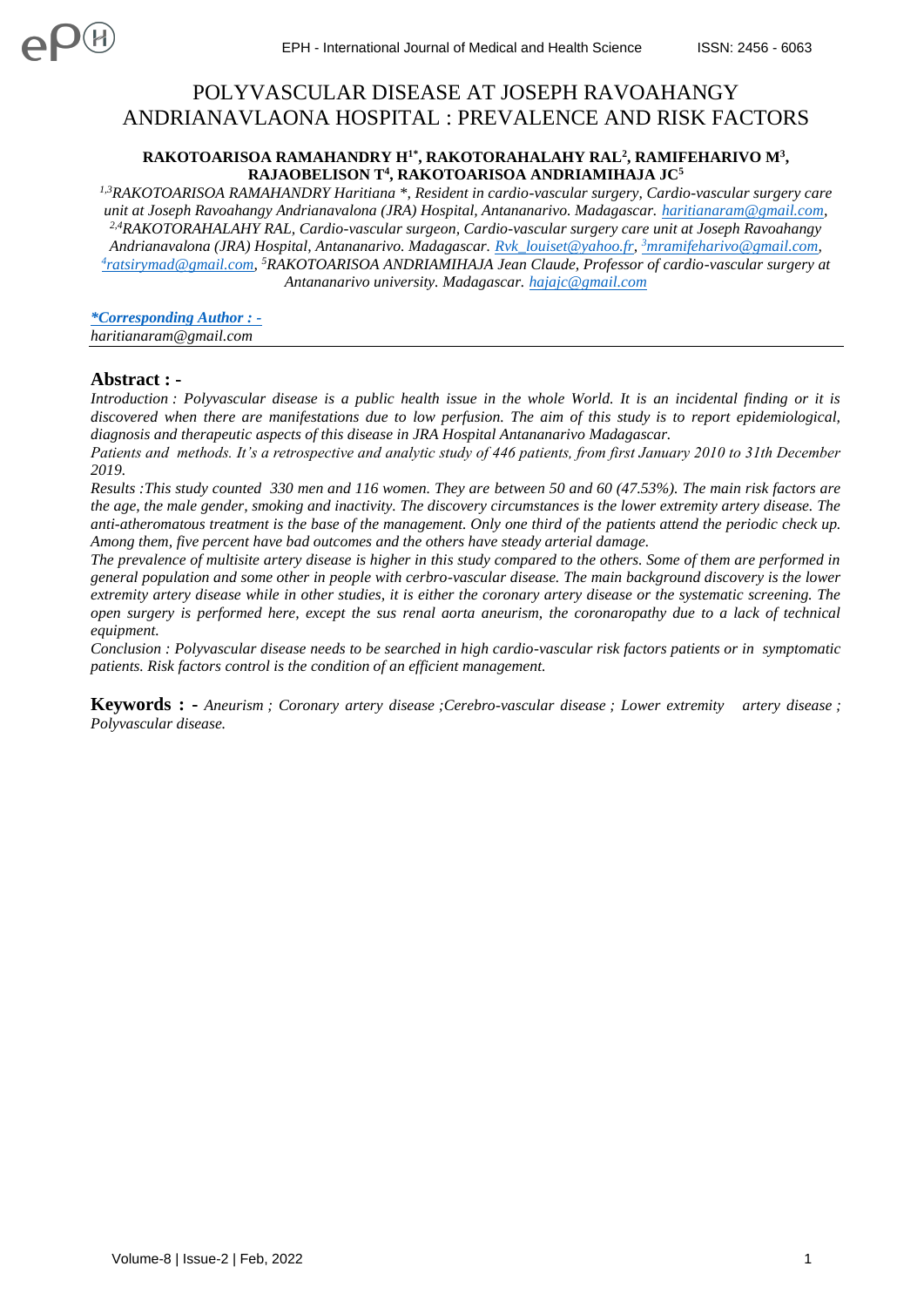# **INTRODUCTION**

The polyvascular disease is the presence of at least two arterial lesions in two different anatomic and physiologic territories [1]. These arterial territories include : carotid arteries, coronary arteries, the abdominal aorta, the renal arteries and the lower limbs arteries. It's a new concept in a developping country like Madagascar. However, the cardio-vascular risk factor prevalence indicates that this disease does exist in our country. According to the WHO : 22% of Malagasy people have high blood pressure, four percent have diabetus mellitus, five percent are obese and 16% are inactive [2]. In Madagascar, this disease is only detected when one of the artery disease shows symptoms. In another countries, it is found out by systematic sreening. Thus, the main goal of this study is to determine the prevalence of the polyvascular disease among Malagasy people, the second one is to identify the prevalence of each arterial lesions, the third one is to search for the main risk factors associated to the polyvascular disease and finally to show the link between the different arterial atheromatous lesions.

# **METHOD**

It's a retrospective, descriptive and analytic study at the Joseph Ravoahangy Andrianavalona (JRA) hospital for ten years. The inclusion criterion is the presence of two or more atherosclerosis in two different territories. The non inclusion criteria are the inflammatory arteritis and the vessels lesions due to conjonctive tissues abnormalities. We excluded the patients which hadn't complete investigations. The patient with incomplete data and those who didn't give their consent are excluded. In this study, we searched for the socio-demographic parameters, the cardio-vascular risk factors, the background circumstances, the clinical features, the paraclinical evaluation and the treatment.

The socio-demographic parameters are the age, the gender, the adress and the profesion. The cardio-vascular risk factors are divided in two groups : the unchangeable and changeable risk factors. The unchangeable risk factors such as heredity, the age, the male gender. The changeable factors are the high blood pressure, the diabetus mellitus, the overweight, abdominal obesity, inactivity, smoking and metabolic syndrom.

The background circumstances are the first low perfusion manifestation which bring the patients to the emergency or on medical check up.

Many definitions have been included. The instable angina, non-Q wave myocardial infarction and ST elevated myocardial infarction represents the acute coronary syndrome. The cerebro-vascular disease encompasses the transitory and settle stroke with 50% stenosis of extra-cranial internal carotid artery. The definition of lower extremity artery disease is ABI lower than 0.9. Abdominal aorta aneurism is defined as a transverse diameter superior to 30mm seen at the CT angiography. We diagnose renal arteries stenosis if there is a reduction of more than 50% of the arteries diameter associated with high blood pressure.

## **RESULTS**

We counted 446 (17,57%) patients that fullfil the inclusion criteria. Among people who have atherosclerosis, 47.30% have polyvascular disease. This population is composed of 330 men and 116 women with a sex ratio= 2.84. The majotrity of the population are more than 60 years old (47.53 %). Fifty eight percent of our patients live in the capital and 50% work in offices. The main risk factors are the age, the male gender (79.32%), smoking (70%) and inactivity (55%). The other risk factors are not major. Indeed, cardio-vascular heredity was seen only in 10,31% of the patients, high blodd pressure in 40.35%, diabetus mellitus in 33.63%, overweight in 35.87%, abdominal obesity in 35.42% and metabolic syndrom in 20% of patients. The table 1 below shows the repartition of these cardio-vascular risk factors. Table 1 : Repartition of the cardio-vascular risk factors

| Risk factors             | Population | Percentage | p-value |
|--------------------------|------------|------------|---------|
| Cardio-vascular heredity | 46         | 10,31%     | 0,1     |
| Age $> 60$ years old     | 417        | 47,53%     |         |
| Male gender              | 330        | 79,32%     | 0,08    |
| High blood pressure      | 180        | 40,35%     | 0,04    |
| Diabetus                 | 150        | 33,63%     | 0,01    |
| Overweight               | 160        | 35,87%     | 0,06    |
| Abdominal obesity        | 158        | 35,42%     | 0,1     |
| Smoking                  | 312        | 70%        | 0,06    |
| Inactivity               | 232        | 55%        | 0,008   |
| Dyslipidémia             | 178        | 40%        | 0,001   |
| Metabolic syndrom        | 89         | 20%        | 1,73    |

The risk factors which are highly associated with the numbers of affected arterial sites are : inactivity (p-value=  $0.008$ ), high blood pressure (p-value=  $0.04$ ), diabetus (p-value= $0.01$ ) and dyslipidemia (p-value=  $0.001$ ).

The lower extremity artery diseases (LEAD) are the main circumstances in which we discovered the poylvascular disease (57.84%). It is followed by the carotid artery stenosis (23.76%), the abdominal aorta aneurism (12.55%), the coronary artery disease and the renal arteries stenosis (2.91%).The diagram 1 below illustrates these repartitions.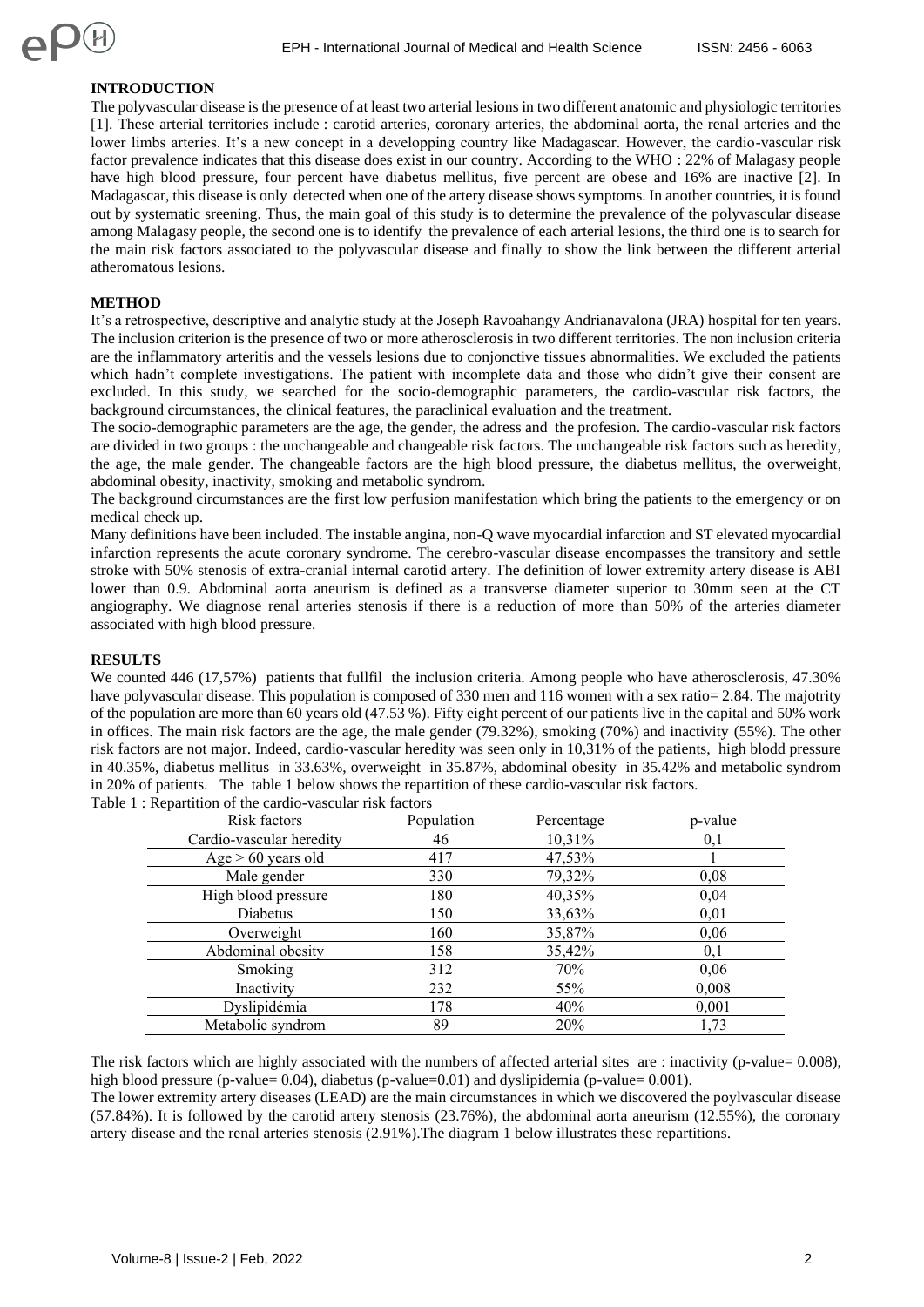

## **Diagram 1 : Patient repartition according to the background circumstances**

For the lower extremity artery diseases, 37.79% of the patients have debilitating rest pain, 31% have nonhealing ulcer and gangrene, 22.48% have claudication and the 8,52% are asymptomatic. The main carotid artery stenosis feature is the settle ischemic stroke (43.39%). The abdominal aneurism clinical finding is mainly the abdominal pain in 71.42%, It is asymptomatic in 10.71% and ruptured in 17.85%. The coronary artery disease was discovered mostlly by stable angina (61.53%). Only 2% of the patients have myocradial infartion and 36.46% have NSTEMI. The main manifestation of renal arteries stenosis is the severe and persistent high blood pressure.

We also analyzed the association between these arterial atheromatous damage.

LEAD is frequently linked to all the atheromatous arterial disease. In fact, we diagnoses LEAD in 44.44% of the patients consulting for angina. Coronary disease (p-value= 0.0005) are more likely associated with lower extremity artery disease than carotid artery stenosis We also found LEAD in 53.33% of the patients diagnosed with renal artery stenosis. For the abdominal aorta aneurism, 57.14% of the patients have LEAD. The 65.68% of patients with carotid artery stenosis have LEAD.

The prevalence of carotid artery stenosis in LEAD is 41.09%. While only 15,47% of the patients with abdominal aorta aneurism have carotid artery stenosis at the same time. For coronaropathy, 33.33% of the patients presents carotid stenosis. Among patients suffering from renal arteries stenosis, 29,33% have confirmed carotid artery stenosis.

Coronary artery disease is oftenly associated with LEAD as it concerns 30.82% of the patients. For the other pathology it is minor : carotid artery stenosis (17.15%), abdominal aorta aneurism (20.23%), renal arteries stenosis (12%).

The abdominal aorta aneurism is not oftenly associated with the LEAD, the coronary artery disease, the carotid artery stenosis and the renal arteries stenosis. We found that 14.38% of the patients presenting LEAD have abdominal aorta aneurism. The prevalence of aorta aneurism is less than 10% in patients with carotid artery stenosis (7.35%) and renal arteriies stenosis (5.33%). It is 18.51% in patients with coronary artery disease. In fact, the abdominal aorta aneurism (pvalue= 0.015) is more likely associated with lower extremity.

We notice the same low prevalence for renal arteries stenosis because it is present in less that 10% of patients with carotid artery stenosis ( 9.80%), abdominal aorta aneurism (7.14%), coronary artery disease (3.7%). For the patients suffering from LEAD, 13.69% of the patients have renal arteries stenosis.

The paraclinical evaluation is based on the ultrasound whith doppler and the CT angiography. Medical treatment (antiplatelet, ACE Inhibitor, statins) and dietetic measures have are introduced for all of our patients. For the lower extremity disease, revascularisation technics are used in 29.07% of the patients while 22.94% underwent amputations. Medical treatment alone was given to 47.01% of patients. Table 2 illustrates these treatments.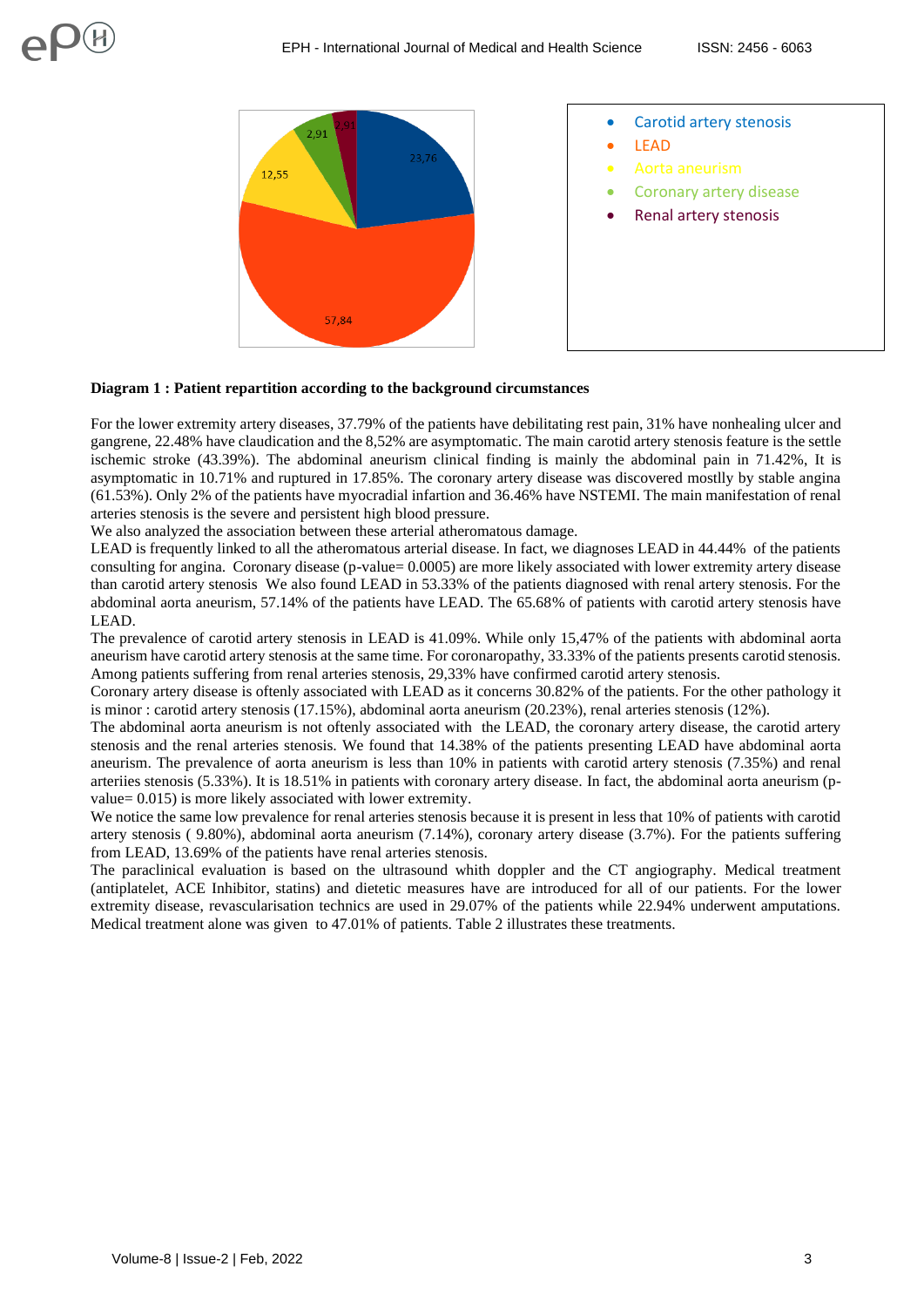| <b>TREATMENTS</b>                               | <b>EFFECTIFS</b><br>$N = 292$ | <b>PERCENTAGES</b><br>100% |
|-------------------------------------------------|-------------------------------|----------------------------|
| Medical only                                    | 140                           | 47,94%                     |
| Endarterectomy of femoral<br>artery             | 20                            | 6,84 %                     |
| Aorto-femoral bypass<br>Femoral-popliteal bypas | 16                            | 5,47 %                     |
| Crossed bypass                                  | 6<br>$\overline{7}$           | $2,05\%$                   |
| Thrombectomy<br>by Fogarty's balloon            | 36                            | 2,39 %<br>12,32%           |
| catheter                                        |                               |                            |
| Amputations                                     | 67                            | 22,94%                     |
|                                                 |                               |                            |

#### Table 2: Treatment of LEAD (Lower Extremity Artery Disease)

The carotid artery stenosis is treated with endarteriectomy for 49.01% of the case. Open surgery was performed in 60.71% of patients which have subrenal abdominal aorta aneurism. Aorto coronary bypass are performed abroad for the coronary artery disease. Patient with renal artery stenosis received medical treatment only.

The one third of our patients could attend the Day 7, Day 21, Day 30 and the monthly check up. Five percent of the patients died of cardio-vascular complications.

#### **DISCUSSION**

This study recorded 17.57% of polyvascular disease in the JRA Hospital cardio-vascular surgery care unit. The ESC (European Society of Cardiology) study found lower prevalence (0.04%) among people between 40 and 60 years, and 3.6% among those between 81 and 90 years [3]. These studies have been performed in general population, without symptoms while ours has been made in hospitalized and sick patients. It's the limit of this article because it only included the patients from one hospital of the capital. Another Serbian study reported higher rate : 46%. This work aimed to evaluate the prevalence of polyvascular disease in patients with carotid artery stenosis and lower extremity artery disease [4]. These patients had important predisposition to polyvascular disease.

The ESC found a median age of  $63,2 \pm 12,2$  years old [3]. It is close to our findings as most of our patients are more than 60 years old. Another study reported that 56,8% of their patients are more than 65 years old [4]. The multisite artery disease arises mainly in eldery.

Male gender predominance was found in many studies. In the ESC study, the sex ratio was : 2,23 [3]. In this article, the male gender is not highly associated with polyvascular disease (p-value= 0,08). Vlajinac et al, gave the same conclusion  $(p$ -value=  $0,1)$ [4].

Smoking is an important and indepedant cardio-vascular risk factor. In our study, it concerns 70% of the patients. A Serbian article gets closer to our results : 75,9%. It included passif and active smoking. The ESC study found 59,9% tobacco use among polyvascular patients because in European countries there are many anti-tobacco compain [3]. According to our results, smoking is not strongly linked to the numbers of affected arterial territories. While, Vlajinac et al affirmed this link (p-value= 0,001) [4].Even after smoking cessation, the risk remains (p-value= 0,005).

Dyslipidemia was diagnosed in 40% of our polyvascular patients. The ESC and Vlajinac et al showed lower percentages : 30% and 26,3% [3,4]. The diet habits changes in developping countries explain these differences. Dyslipidemia is tightly associated with the multisite artery disease in this article and in Vlajinac et al article too (p-value= 0,0001)[4].

High blood pressure is present in 40,35% of our patients. Higher percentages was shown in other studies : 69% in a Serbian study [4] and 58,6% in a European study [3]. It is mainly due to ageing population in these countries. According to our analysis, high blodd pressure and polyvascular disease are frequently associated (p-value= 0,04). The same result was found by Vlajinac et al (p-value=  $0,001$ ) [4].

Diabetus mellitus is one of the main cardio-vascular risk factors because it causes micro angiopathy and macroangiopathy. It is present in 59,8% of the polyvascular patients in the ESC study [3]. Compared to our percentages, it is higher because overweight which is a risk factor of non insulino-dependant diabetus is very high in Europe. However, a Serbian study results get closer to ours (39,9%). It also demonstates that diabetus is specialy linked to many atheromatous lesions (pvalue  $< 0.05$ ) [4].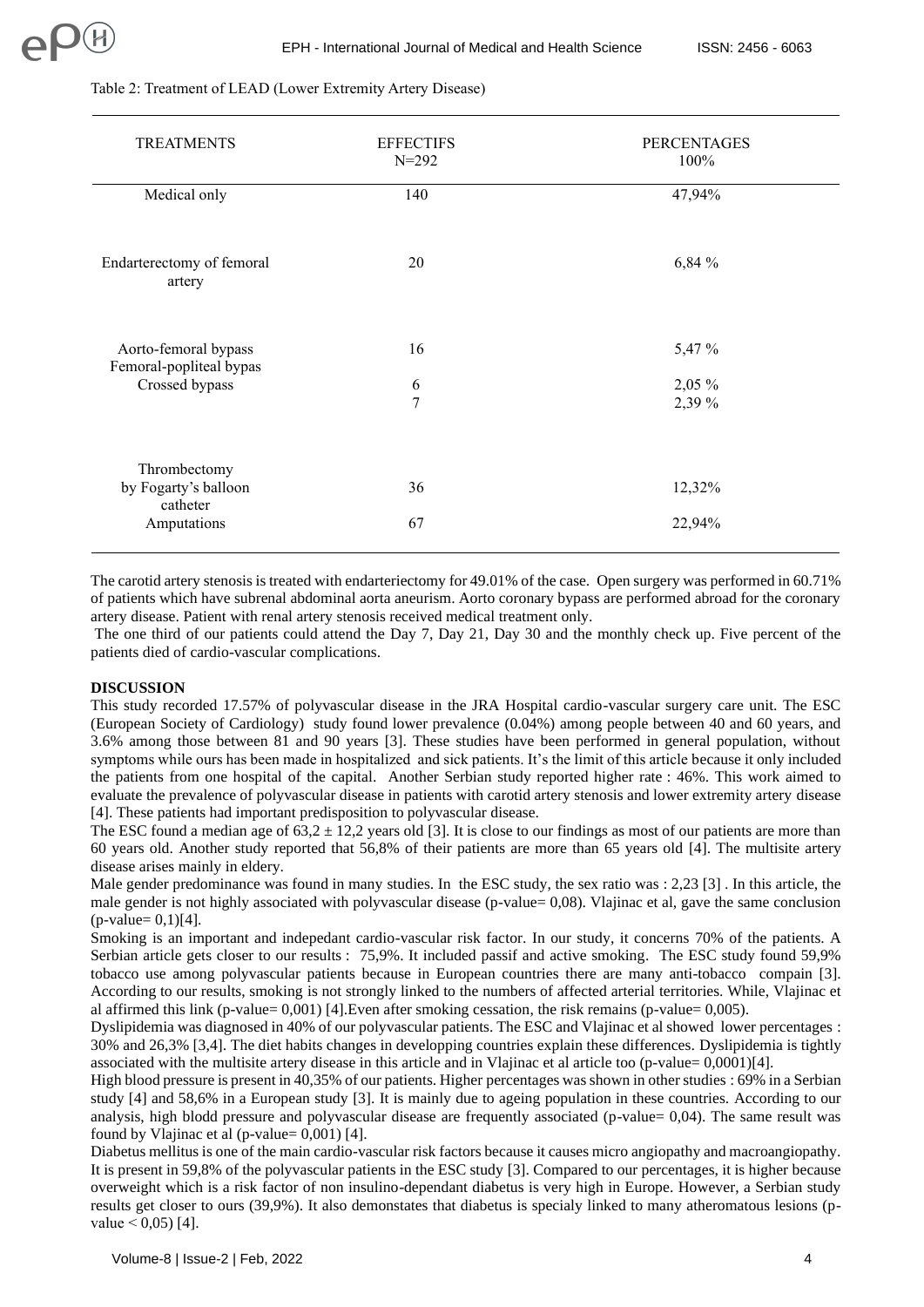Overweight concerns 63,1% of the polyvascular patients in the ESC article. This gap is the result of lowered calory intake in Malgasy diet. Indeed, malnutrition is rather important in our country. As result, overweight is not higly linked with multisite artery disease in this article.

Abdominal obesity wich is oftenly associated with overweight, involves 46,1% of patients in the ESC study and 48,2% in the article of Vlajinac et al [3,4]. These percentages don't differ from ours.

Metabolic syndrom which is the traduction of metabolic disorders affects 60,1% of the patients in the ESC study and 59,6% in a Serbian study. It's quietly different from our findings because metabolic syndrom occurs mostly in overweight patients.

The most dominant polyvascular disease risk factors are : diabetus mellitus, high blood pressure, dyslipidemia and inactivity. These results match with Vlajinac et al study in 2019 [4].

Lower extremity artery disease

In this work, the discovery circumstances of the polyvascular disease is the lower extremity artery disease, while for the ESC it's rather the screening [3]. Other studies concludes that we should screen for polyvascular disease only before revascularisation surgery [5]. An algerian work found that the coronary artery disease is the discovery pattern of multisite artery disease (L. Nazim, personal communication, 2019). In our article, 22.48% of the patients consult for claudication. Ashiwhinkumar et al counted 23,2% of claudication in patients with LEAD [6]. Our results are likely the same. In another study, claudication was more important as it was done in a diabetic population [7].

Carotid artery stenosis was diagnosed in 41.09% of patients presenting LEAD. Razzouk et al obtained the same result in 2009 [11]. However, Ahmed B et al found lower percentages (14%) as it has only counted the asymptomatic carotid stenosis[12]. The LEAD and renal arteries stenosis association is only seen in 13.69%. Aboyans V et al found a percentage between 10 to 23%. [13]. Aorta aneurism appears in 14.18% of the patients suffering from LEAD. It is alike Barba et al study [14] as it found 13% of aorta aneurism among lower extremity artery disease. Coronary artery disease

In this article, coronary artery disease represents 2,91% of the circumstances discovery. A kenyan study, found that 5,1% of the patients consulted for acute coronary syndrom [15]. Another african study discovered that 3,4% of the polyvascular patients were admitted for acute coronary syndrome [15]. The coronary artery disease is under diagnosed. In addition, diabetus increases the silent ischemia. The main manifestation of coronary artery disease is stable angina in this article. Another study made in the USA found that 50% of coronaropathy manifested by stable angina . These results are not far from ours. The myocardial infarction prevalence is 2% in our study when it's only 0,23% in a study conducted in Mississipi [16]. The goal of this study was to check the prevalence of myocradial infarction among people receiving secondary prevention for coronary artery disease. According to Naylor AR et al, 17.6% of the patients diagnosed with coronary artery disease have carotid stenosis [17]. It is lower than our results because the definitions used were different. We affirm carotid artery stenosis if there is a reduction of 50% of the artery diameter while they consider a stenosis only for 70% of lumen reduction. A brasilian article, found the same prevalence : 17,4% of cerebro-vascular disease in candidates for aorto-coronary by pass [18]. The ESC recomanded screening of carotid artery stenosis before revascularisation surgery only for symptomatic stenosis [3]. In our study, LEAD is highly linked to coronary artery disease. Bauersachs et al, gave different result (28%) as our population have higher cardio-vascular risk factors, mostly smoking [19]. According to PEGASUS trial, LEAD is associated to high mortality after cardiac surgery [3]. Aorta aneurism and coronaropathy are not highly linked. It is confirmed by the literature (personnal communication). For the renal arteries stenosis associated with coronary artery disease, the ESC found 5 to 15%. It approaches our results. Renal arteries stenosis is related to bad out comes after coronary surgery repair [3].

Abdominal aorta aneurism

For the abdominal aorta aneurism, 71.42% showed symptoms such abdominal or groin pain. It is due to organ compression but it is oftenly a sign of pre-rupture. Simone K et al, affirmed that 65% to 90% of inflamatory aneurism are symptomatic compared to other aortic anuerism [20]. In spite of the non-inflammatory origine of our aneurisms, most of our patients are symptomatic. In fact, they only consult in late stage with large aneurism. Thus, only 10.71% of aobdominal aorta aneurism are asymptomatic and detected during abdominal palpation. There is a great proportion of LEAD among patients with abdominal aorta aneurism in our studies. Hassan et al gave lower percentages(13%) because the didn't use ABI to detect the LEAD [21] .Asymptomatic LEAD could have been missed. According to Hassan et al, 36% of the patients with abdominal aorta aneurism have coronaropathy. It is superior than our findings because the population was greater. For the carotid artery stenosis associated with abdominal aorta aneurism, we found 15,47%. Kosmas et al obtained a higher prevalence (30.4%) [22]. We couldn't explain the gap but the goal of that study was to demonstrate that LEAD, abdominal aorta aneurism and carotid artery stenosis are the sides of the same coin. That is why we tend to affirm that the polyvascular disease is a general pathology.

Renal arteries stenosis

Renal arteries stenosis are discovered at the ultrasonography and doppler of renal arteries in patients with severe and persistent high blood pressure. In other study, it is discovered at a late stage : ischemic nephropathy [23]. Many studies have affirmed the high prevalence of coronaropathy amonng patients with renal arteries stenosis : 66.1% according to Prewzevlocki et al [24] and 30% acoording to Duke study [25]. It is important compared to our results because the diagnosis of coronary artery disease is only based on clinical findinds. In these two studies, it was based on coronarography.

## Carotid artery stenosis

Multisite artery disease is also discovered by the management of carotid artery stenosis in this article. In fact, 23,76% of polyvascular patients checked with doctors for carotid artery stenosis related symptoms. An Egyptian article provided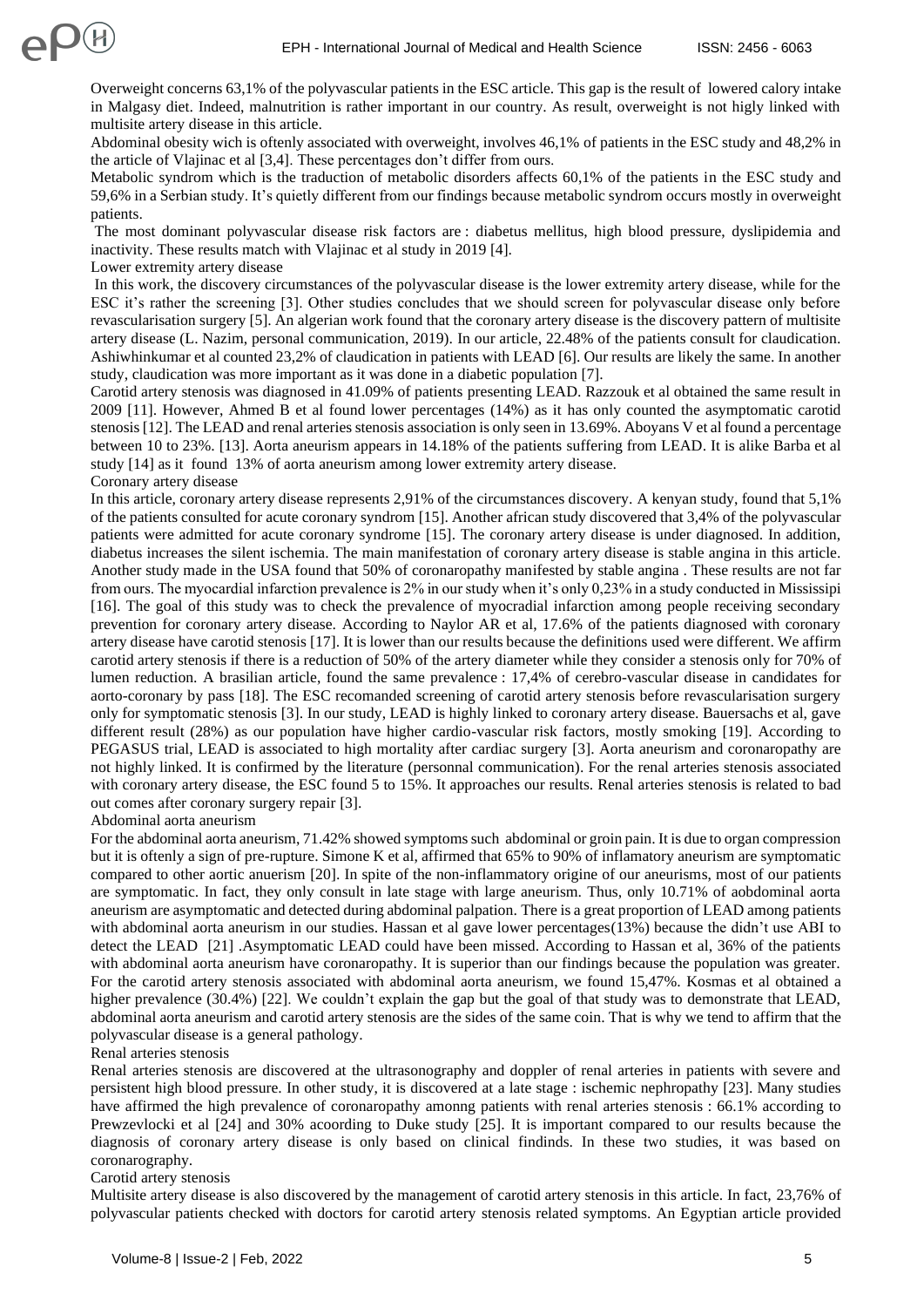lower results (13,6%) because, it only included people beyond 60 years old [15]. In our research, 17.15% of the patients which suffered from cerebreo-vascular disease have coronary diseases. Calvet et al showed the same results : 18% [26]. The patients were treated according to the international recommandations. Only open surgery can be performed in our country while non-invasive endovascular technics are available in developped countries [1]. As a result, the coronary artery disease, the sus-renal aorta aneurism have to be operated in a foreign center.

The outcomes depends on the number of affected arterial territories. In fact, the occurrence of stroke is respectively 12.6%, 21.1% and 26.6% for patients who have one, two and three sites involved [27]. We regret the absence of data about the follow up. This is another limit of our study.

## **CONCLUSION**

Polyvascular disease is settled in Madgascar even though it's still a new concept. This health issue leads to systematic screening for all symptomatic atherosclerosis in one localisation. The prognosis of some arterial stenosis depends on the presence of other artery disease. The risk factors should be assessed and treated. It's the base of multisite artery disease management.

## **REFERENCES**

- [1] Subherwal S et al. Polyvascular disease and long term cardio-vascular outcomes in older patients with non ST segment elevation myocardial infarction. AHA Joornals. Jul 2012 ; 5(4) :541-9.
- [2] OMS. Country profil for noncommunicable disease.2018. Available at www.WHO.int
- [3] Tendera M et al. ESC Guidelines on the diagnosis and treatment of Peripheral artery diseases: Document covering atherosclerotic disease of extracranial carotid and vertebral, mesenteric, renal, upper and lower extremity arteries: the Task Force on the diagnosis and Treatment of Peripheral artery diseases of the European Society of Cardiology. Eur Heart J .2011; 32(22):2851–906.
- [4] Vlajinac H D et al. Pevalence of polyvascular disease in patient s with carotid artery disease and peripheral artery disease. Kardiol Pol. 2019; 77 (10): 926-34.
- [5] Gutierrez JA et al. Polyvascular disease and risk of malor adverse cardiovascular disease events in periphéral artery disease : a secondary analysis of the EUCLID Trial. JAMA Netw open. 2018 ;1.
- [6] Ashwinkumar V et al. Intermittent claudication : an overview. J. Atherosclerosis Sept 2006 ; 187(2) :221-37.
- [7] Criqui MH and Denenberg JO. The generalized nature of atherosclerosis: how peripheral arterial disease may predict adverse events from coronary artery disease. Vasc Med 1998; 3:241–5.
- [8] Vidakovic R et al. The prevalence of polyvascular disease in patients referred for peripheral arterial disease. Eur J vasc Endovasc Surg 2009 ; 38 :435-40.
- [9] Hur DJ et al. Frequency of coronary artery disease in patients undergoing peripheral artery disease surgery. Am J Cardiol 2012 ; 110 :736-40.
- [10] Ishihara T et al. Severity of coronary arteyr disease affects prognosis of patients with peripheral artery disease. Angiology 2013 ; 64 :417-22.
- [11] Razzouk L et al. Co-existence of vascullar disease in different arterial beds : peripheral artery disease and carotid artery disease and coronary stenosis- data from Life Line Screening. Atherosclerosis 2015 ; 241 : 687-91.
- [12] Ahmed B and Al-Khaffaf H. Prevalence of significant asymptomatic carotid artery diease in patients with peripheral vascular disease : a metanalysis. Eur J Vasc Endovasc Surg 2009 ; 37 :784-92.
- [13] Aboyans V et al. Renal artery stenosis in patients with peripheral artery disease :prevalence , risk factors and long term prognosis. Eur J Endovasc Surg. 2017 ; 53(3) :380-5.
- [14] Barba A et al. Detection of aortic aneurism in patients with peripheral artery disease. Eur J Vasc Endovasc Surg. May 2005 ; 30 :504-8.
- [15] Ashley K et al . Cardiovascular disease in Africa : epidemiological profile and challenges. Nature reviews. May 2017. 14 :273-93.
- [16] Mendy VL, Vargas R, Lamees E. Trends in heart dissease mortality among Mississipi adults over three decades, 1980-2013. Public Library of Science . Aug 2016;11:1-9.
- [17] Naylor A et al. Endovascular Surgery. Eur J vasc. 2002 ; 23:283-94
- [18] Marcelo P and Vera LP. Carotid stenosis and coronary artery disease bypass grafting. Review of brasilian medical association May 2011 ; 57 :323-7.
- [19] Bauersachs R et al. Burden of coronary artery disease and peripheric artery disease : A littérature review. Cardiovascular therapeutics Nov 2019 ; 2019 :1-9.
- [20] Ahlawat SK and Cuddihy MT. Seventy one years old woman with low back pain. Mayo Clin Proc. 2002 ;77(8) :849- 52.
- [21] Hassan AT and El-Menyar Ayman. Abdominal aortic aneurisme and coronary artery disease in a small country with high cardio-vascular burden. ISRN Cardiol 2014 ; 2014 :825461.
- [22] Kosmas I et al. Abdominal aorta aneurism, peripheral artery disease and carotid artery stenosis : differents sides of the same coin ?. Angiology Apr 2016 ;67 :307-8.
- [23] David L et al. Atherosclerotic renal artery stenosis- diagnosis and treatment. Mayo Clin Proc. 2011 Jul ; 86:649-57.
- [24] Przewlocki T at al. Renal artery stenosis in patients with cronary artery stenosis. Kardiol Pol. August 2008 ; 66:856- 62.
- [25] Stack R and Pile R. Renal artery stenosis : under diagnosticated and under treated in cardiac patients.J Cardiol Invasif. 1999 Feb ; 11:103-5.